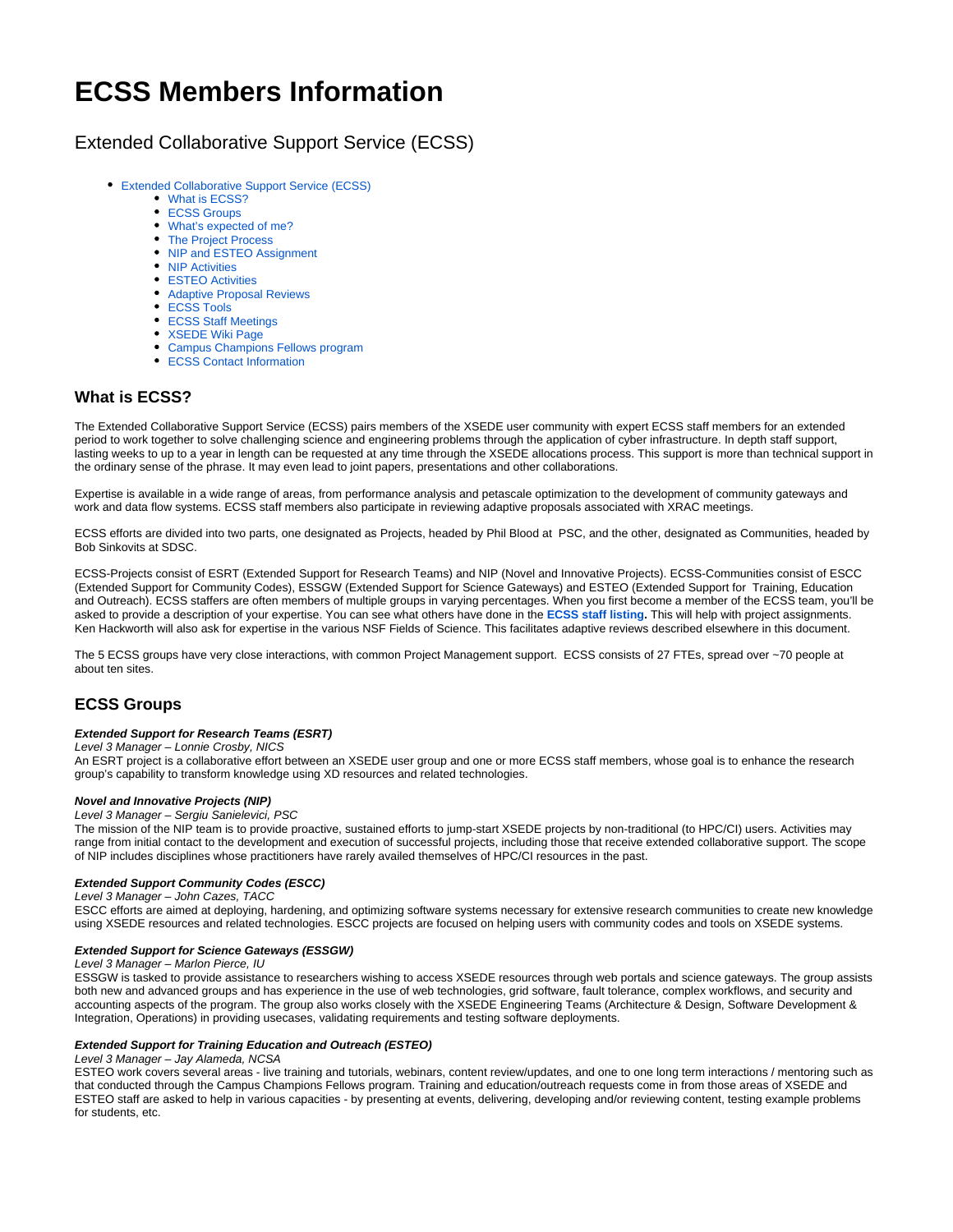# **What's expected of me?**

Details on all activities are provided throughout this document, but summarized here.

- Contribution to one or more ECSS areas
- $\bullet$ Project reporting
- Adaptive reviews
- Symposium attendance and presentation
- Attendance at ECSS meetings
- Campus Champion Fellow mentor (only a small number of ECSS staff)
- Upload publications to the XSEDE user portal on a continual basis

We have a telecon number that may be used for project calls and desktop sharing. Please check with our project managers Karla Gendler <gendlerk@tacc. utexas.edu> or Marques Bland <mbland@tacc.utexas.edu> to make sure the number is not in use.

- Join Lync Meeting: <https://meet.illinois.edu/ncsa-meeting-manager/FBK5NVR5> • Join by phone:
- 
- $•$  217 332 6338
- 312 994 8410 888 983 3631
- 
- Conference ID: 1839361

# <span id="page-1-0"></span>**The Project Process**

Project proposals are submitted through the XRAC process on a quarterly basis, as a supplement request throughout the year, or as a startup request. Qualifying projects are sent to the ECSS group for assignment and staffing to one of the three project areas ESRT, ESCC or ESSGW. The following are the steps an ECSS Expert should take when they are assigned to a project:

#### **1. Contact the Principal Investigator (PI)**

Contact the PI within 3 business days of the expert's being assigned to a project. This initial contact should serve as your introduction to the PI and an opportunity to get more information about the project. You can familiarize yourself with the PI's answers to the "5 questions" that describe what they'd like to accomplish with ECSS support by looking up the PI's proposal submission at<http://xras-admin.xsede.org/>. Remember though that proposals are confidential. You should establish in this meeting the goal of working with the PI to create a project workplan. In fact, if the "5 questions" were answered well enough, you may be able to create a preliminary workplan to jumpstart work with the PI.

If the PI is unresponsive after a month of repeated contact attempts, you may let the PI know that the project will be closed, and they may submit a supplemental request for ECSS support at a later time. If the PI still doesn't respond, please send a short final project report outlining your attempts to contact the PI to your L3 manager and the ECSS project managers. If you feel uncomfortable notifying the PI that the project will be closed, you may notify your L3 manager and let them handle the final correspondence with the PI.

Helpful Tip: The PI may name others working on the project (grad student etc.) that you can contact if the PI is unresponsive. These people may be named in the answers to the "5 questions" described above. You do not have to make contact only with the PI to develop your plan, you can work with other project staff.

#### **2. Develop a Workplan**

The workplan should be a collaboration between the PI and the ECSS expert. The plan should consist of a project timeline, milestones, and deliverables. The plan will mention activities to be conducted both by the PI's research group and the ECSS staff members and the level of effort anticipated for these activities. ECSS projects work best, and have a much higher likelihood of being incorporated into the research group's dayto-day activities if they are developed collaboratively.

In addition to setting the goals of the project, the workplan also gives the PI a clear idea of the expectations up front for both sides.

Initial workplans do not have to be "perfect" and can be revised after submission. They often need to be revised as it can be difficult to estimate how long activities will take until some initial work has been done (such as code profiling, for example). A workplan should be developed within one month of initial contact with the PI. If a plan requires a longer time, notify your L3 manager of the estimated completion date.

Completed workplans are submitted to the L3 manager for approval. Once approved, work can officially begin on the project.

Helpful Tip: Spend 1-2 days revisiting the workplan after working for one quarter, when you know the project better. Then you'll be able to set PI expectations appropriately for what can be accomplished. Also, the workplan may change later in the cycle due to work going faster or slower than expected. Be sure to update the workplan after each quarter.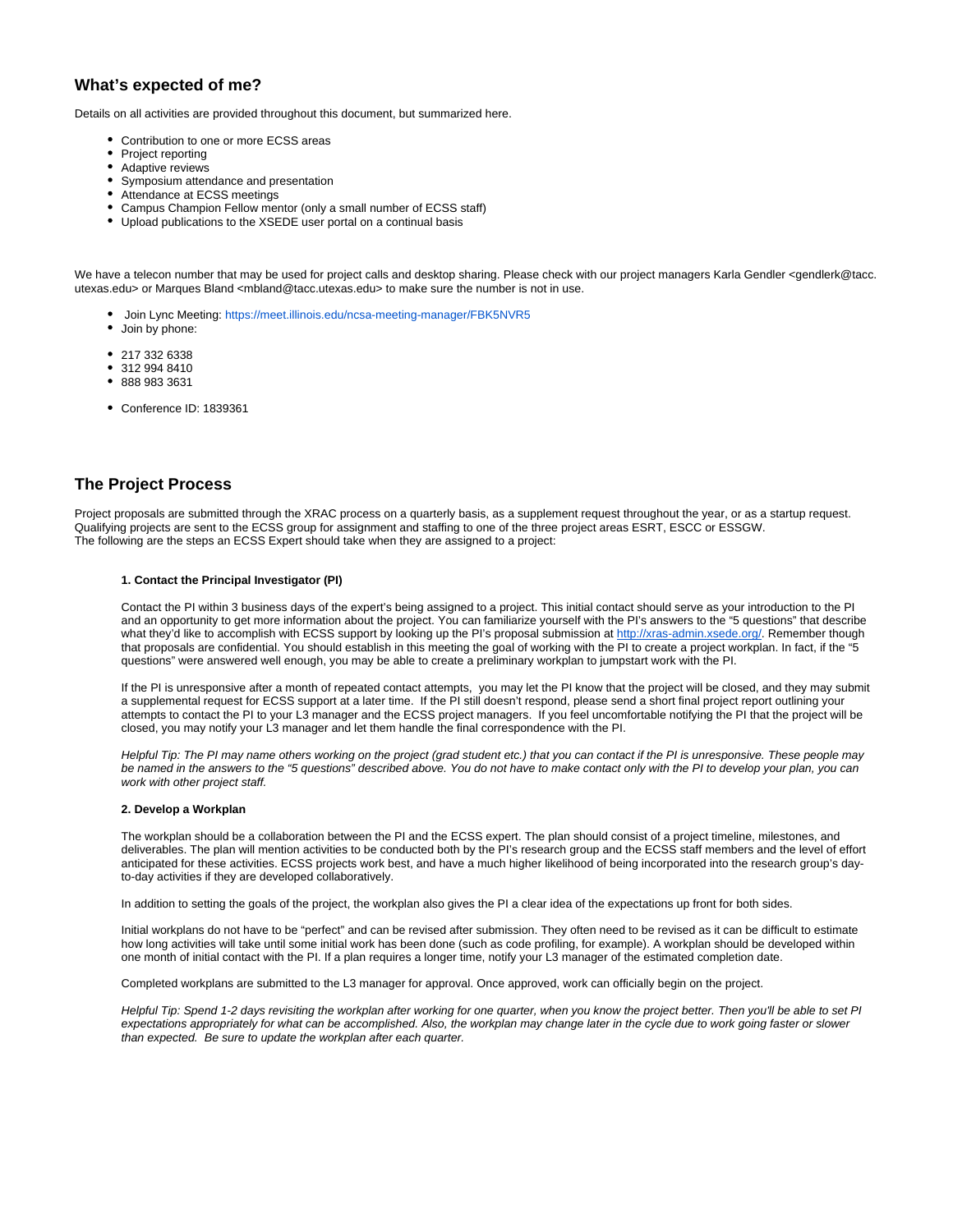Link to workplan templates: **[Sample Workplan Template](https://confluence.xsede.org/display/XT/Sample+Workplan+Template)**

#### **3. Required Reports**

#### **Quarterly Reports**

Quarterly reports are mandatory for the project. All staff working on the project will be notified by email when quarterly reports are due. The message will include the name of the project you are working on and a template of the information required. Reports do not need to be extensive. **[Templates](https://confluence.xsede.org/display/XT/Sample+Quarterly+Report+Template)** are provided to spark additional thoughts in some areas.

Quarterly report components:

- Project Title
- PI Name and Institution
- Project Team:
- Summary (1-2 paragraphs)
- Figures (optional)
- Quarterly Objectives
- Efforts
- Workplan Updates
- Kudos Received (optional)
- Additional Questions for Consideration
	- Is this project ready to highlight in a symposium talk?
	- Is there any advanced topic documentation I need to prepare?
	- If the PI was satisfied, have I asked for a quote regarding the value of the collaboration?
	- Would others benefit from a tutorial (asynchronous or other) on the techniques I used in this project?
	- Should I present about this work at a domain conference (paper, poster)?
	- Is the work worthy of a paper, either in collaboration with the PI or individually?
	- Are there new user requirements that have resulted from this work? Would a change in XSEDE's offerings make this project much easier? If so, feed info UREP
	- Is it a good time for Nancy and Ralph to check in with the PI?

If more than one expert is assigned to a project, the lead expert should gather input and prepare a single report

Helpful Tip: Highlight any changes to the schedule in the report so the information can be updated in the project reporting system

#### **Final Reports**

Final Reports are mandatory for all projects including projects that are closed before their end date. This includes projects that are terminated early. The report should include a statement as to why the project ended, for example, " PI was unresponsive" "PI not ready for ECSS support" "Received help desk assistance" etc.

The information required for the final report differs from the quarterly report; the report should include:

- Executive Summary
- Statement by the PI
- Chronology
- Technical Details
- Collaboration Details
- Outcome and Recommendations
- Lessons Learned
- Impact

• Publications

Final reports should be submitted within 3 months of the end of the project.

Link to final report template: **[Sample Final Report Template](https://confluence.xsede.org/display/XT/Sample+Final+Report+Template)**

### <span id="page-2-0"></span>**NIP and ESTEO Assignment**

ECSS experts assigned to non-project areas NIP and ESTEO have different requirements than those assigned to project areas.

### <span id="page-2-1"></span>**NIP Activities**

- **Meetings:** Team teleconference meetings occur bi-weekly, all members are encouraged to attend.
- **Scouting:** Leverage XSEDE outreach, user engagement, etc. to seek out user groups, communities, and digital services new to HPC/CI, with input from advisory bodies, NSF program directors, etc.
- **Selection:** Help the "most ready" of these groups to launch and sustain successful projects using XSEDE resources. This may mean getting a startup grant and successfully applying for a research grant 1 year later, with or without advanced support. It may be necessary to convey new requirements for services and technologies to XSEDE, without which these projects cannot succeed.
- **Extended Collaborative Support:** Recognize instances when these PIs and/or their communities need ECSS (ESRT, ESCC, ESSGW, or ESTEO) and make sure they obtain it.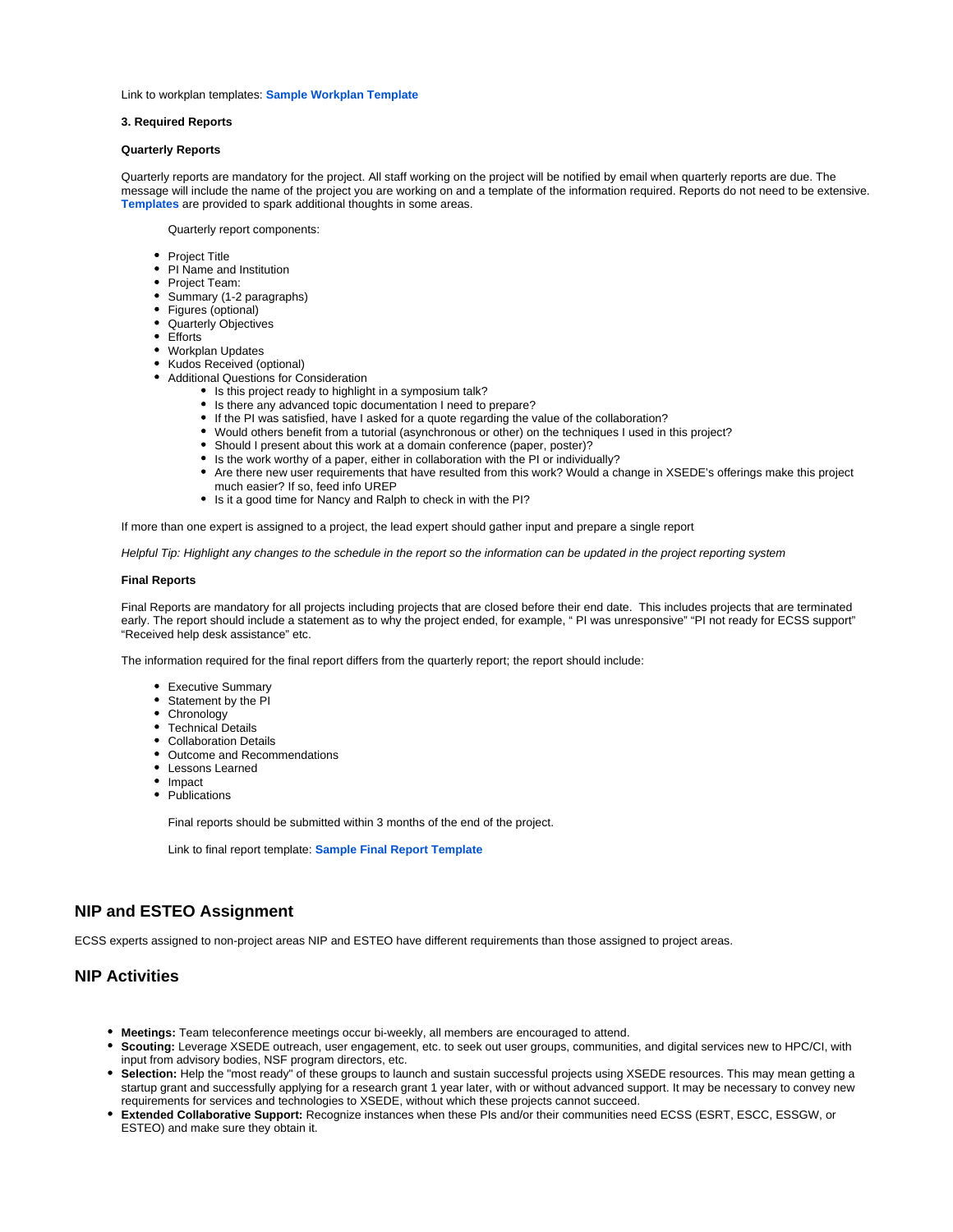For a project that was launched as NIP, this staff member will likely be the same NIP sponsor who scouted and selected it. The NIP sponsor may have to be part of the project team until the project reaches a point where the other team members clearly understand their tasks. At that time the NIP member should pull out to focus on scouting and selecting the next project.

# <span id="page-3-0"></span>**ESTEO Activities**

ESTEO team members may be contacted when XSEDE User Services or TEOS group submits a request for advanced support for training, education and outreach. When such requests are made, the Level 3 manager will evaluate the request, and if necessary identify staff to develop and deliver the content. Members may develop their own advanced training materials based on their work with ECSS and are encouraged to do so. ESTEO members are often asked to review training materials or deliver training or represent XSEDE at different outreach events. Members are also asked to review educational allocation requests.

Outreach activities may also include conference/paper presentations based on ECSS projects.

### <span id="page-3-1"></span>**Adaptive Proposal Reviews**

All ECSS-ers are expected to help review "adaptive" proposals. On a quarterly basis, researchers submit allocation requests to the XSEDE Resource Allocation Committee or XRAC. The top 100 largest proposals are considered at a face-to-face meeting of XRAC reviewers. The rest of the proposals are reviewed by ECSS staff. Ken Hackworth (hackworth@psc.edu) manages the review process and will send out requests. New staff members should contact Ken to provide expertise based on the NSF Field of Science codes for easier proposal assignments. Proposal review tips are available at **[ECSS](https://confluence.xsede.org/download/attachments/1671931/ECSS%20proposal%20review.pptx?version=1&modificationDate=1487015692000&api=v2)  [proposal review.pptx](https://confluence.xsede.org/download/attachments/1671931/ECSS%20proposal%20review.pptx?version=1&modificationDate=1487015692000&api=v2)**

## <span id="page-3-2"></span>**ECSS Tools**

- ECSS staff list: [ECSS Staffing](https://confluence.xsede.org/pages/viewpage.action?pageId=2491129)
- XSEDE central database to look up user contact and allocation information,<https://xdcdb-admin.xsede.org/login>
- Link to proposal submissions (includes answers to the "5 questions" when a PI requests ECSS support, <http://xras-admin.xsede.org/>
- Link to workplan template: [Sample Workplan Template](https://confluence.xsede.org/display/XT/Sample+Workplan+Template)
- Link to final report template: [Sample Final Report Template](https://confluence.xsede.org/display/XT/Sample+Final+Report+Template)
- List of current ECSS projects,<https://www.xsede.org/ecss-projects>
- ECSS external page,<http://www.xsede.org/ecss>
- ECSS internal page, the [XSEDE Staff Wiki](https://confluence.xsede.org/display/XT/XSEDE+Staff+Wiki) has links to all ECSS areas
- \* XSEDE-wide quarterly reports as submitted to the NSF, <https://www.xsede.org/web/guest/project-documents-archive>

## <span id="page-3-3"></span>**ECSS Staff Meetings**

**Team Meetings:** The Level 3 managers schedule team meetings for their areas. Each manager determines the frequency of these meetings. Members are encouraged to attend these teleconferences when scheduled. Full ECSS telecons are scheduled as needed.

**Symposiums:** ECSS presents a monthly symposium featuring the work of one or more staff member. The primary goal of this monthly symposium is to allow the ~80 staff members working in ECSS to exchange information about successful techniques used to address challenging science problems. Tutorials on new technologies may also be featured. Two 30-minute, technically-focused talks are presented each month. On a rotating basis, all ECSSers are expected to give a talk on their XSEDE work. This event occurs on the third Tuesday of the month and is open to the entire XSEDE community. Talks are listed at [http://www.xsede.org/ecss-symposium.](http://www.xsede.org/ecss-symposium)

Face to Face: In person meetings occur annually at the XSEDE conference. This meeting gives the management team an opportunity to meet with staff members to share information and to get feedback on any issues or concerns.

# <span id="page-3-4"></span>**XSEDE Wiki Page**

The XSEDE wiki page is the online presence for the staff community. All areas of the XSEDE project are represented. The ECSS section of the wiki includes informational pages for each of the five areas and a management section. Information that can be found on the wiki includes meeting notes, workplans and reporting templates and staff contact information. These pages provide excellent resources and should be visited frequently.

XSEDE Wiki Link:[XSEDE Staff Wiki,](https://confluence.xsede.org/display/XT/XSEDE+Staff+Wiki) all ECSS areas have links from here

### <span id="page-3-5"></span>**Campus Champions Fellows program**

This program, described at https://www.xsede.org/web/quest/ccfellows, pairs a selected XSEDE Campus Champion with an ECSS staffer to work side by side for a year on an ECSS project(s). The goal is to transmit ECSS expertise to those who can have a big impact on campuses. Typically in the spring a list of active ECSS projects is compiled. Project PIs give their consent to participate. ECSS staff assigned to the projects compile prerequisite skill descriptions. Generally by June, Fellows are selected and assigned. PIs and ECSS staff are part of the decision-making process. Fellows are assigned to an ECSS mentor for one year. Fellows are paid a stipend equivalent to 20% effort in order to set aside other duties to focus on the collaboration. For ECSS staff members, a Fellow assignment counts as if it were a project assignment, so an ECSS staffer working on a project and mentoring a Fellow would be considered to be working on two ECSS projects.

### <span id="page-3-6"></span>**ECSS Contact Information**